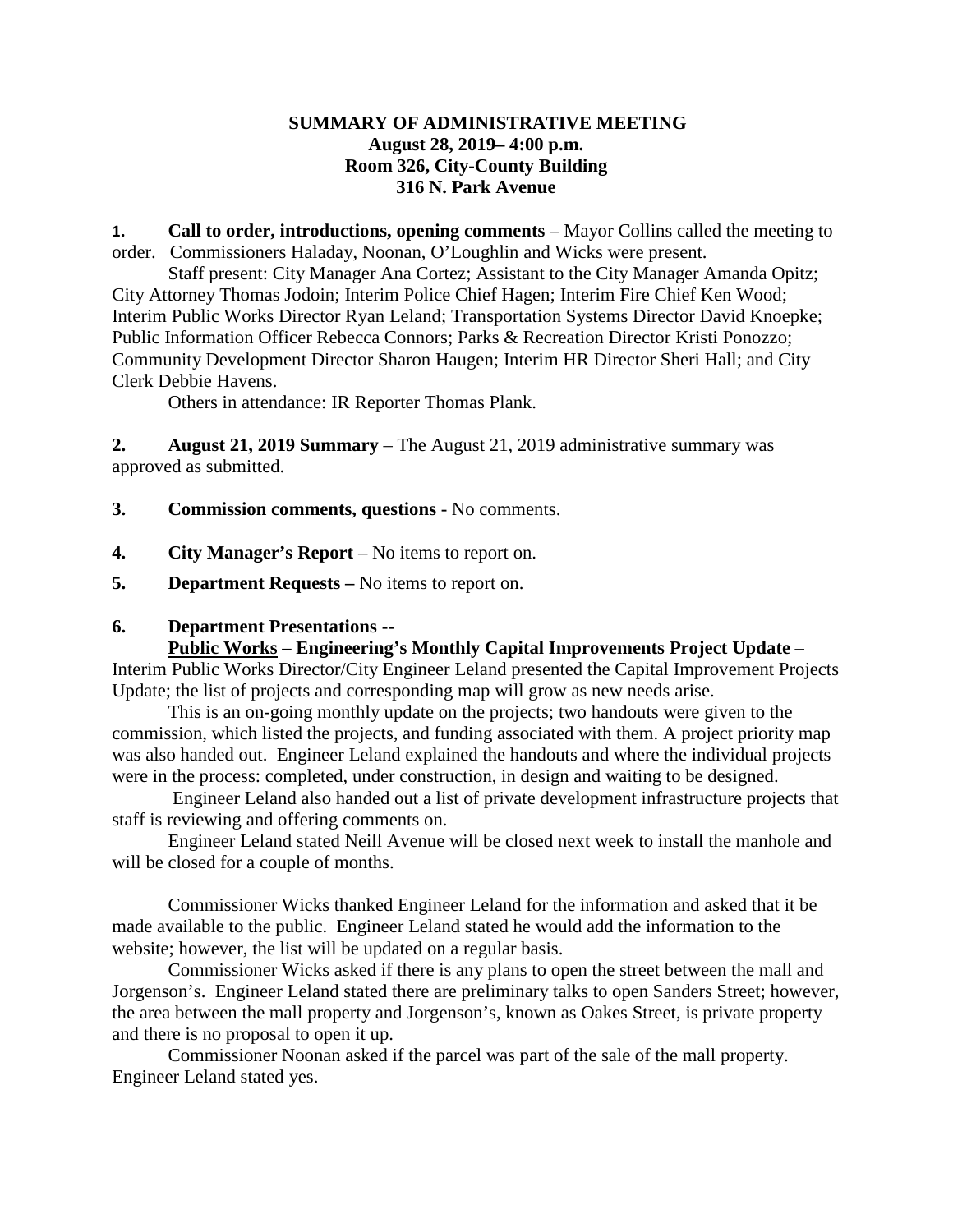Commissioner O'Loughlin asked at some point will opening Sanders Street be added to the list. Engineer Leland stated at this time, it is not on the developer's list; however, staff will add it when requested from the developer. There will be no cost to the city to open Sanders Street.

Commissioner Noonan asked if there is any update on Caird Engineering property. Engineer Leland stated the property owner is waiting to see what is going to happen with the five-point intersection. Manager Cortez noted the Railroad TIF District is in need of projects and the Caird property is an ideal location; she will be reaching out to potential private partners to see what interest there may be.

Commissioner O'Loughlin asked if the funding on Front Street is a stormwater project or a street project. Engineer Leland stated it started as a utility project and will be on the list as that; however, funding from other enterprise funds will be used.

Commissioner O'Loughlin referred to the West Main project and noted there has been great feedback on the project; one remaining issue is traffic speeds in the area. She asked if this is this something the city is in conversation with MDT. Engineer Leland stated yes, staff is in conversation with MDT talking about what the speeds should be. He referenced the downtown modal plan, which will include speed studies that will address the traffic speed. Staff is looking at lowering the speed limits and/or adding traffic calming.

Commissioner Haladay referred to the Knight Street project and asked if the \$150,000 is for the design of the project. Engineer Leland stated yes.

Commissioner Haladay referred to the Benton Trail and asked if the \$175,000 is the city's match for the grant. Engineer Leland stated yes. Commissioner Haladay noted there are no plans for lighting of the trail. Engineer Leland stated there would be lighting at the railroad crossing. Commissioner Haladay asked what the costs would be to install solar lights, similar to what is adjacent to Centennial Trail. Engineer Leland stated the solar lights would be approximately \$10,000 to \$15,000.

Commissioner Haladay referenced the downtown modal study and asked if this is being done in house. Engineer Leland stated this is a new project and a budget will have to be developed and he has been in discussion with consulting firm.

Commissioner Haladay if the modal plan is just for laying out lanes, looking at the walking mall or will it include design changes on the walking mall. Engineer Leland stated the study is looking at all options; bikes on the walking mall; configuration of walking mall; bike lanes and connectivity from Centennial Park to West Main.

Commissioner Noonan referenced the Beattie Street Trailhead project and asked after the public meetings, will the final design be brought back to the commission. Parks, Recreation and Open Lands Director Ponozzo gave an update from the open house and on the comments that were received at the meeting. Staff is developing a responsiveness document and then will hold another meeting in September to talk about the next step. Manager Cortez stated the commission has requested an update at 30, 60 and 90 percent of the design. She noted there is a narrative going around asking when this project was approved.

Manager Cortez spoke on the CCIP and the importance of this document. The entire CCIP document will include the coordination of the projects and will have specific staff responsible for the projects/funding. Again, the City Engineer is overseeing the CCIP projects; the Chief Financial Officer will oversee the funding of the projects.

Projects are approved when the CCIP is adopted. The same level of examination is given to the CCIP as the budget, which requires attention and examination.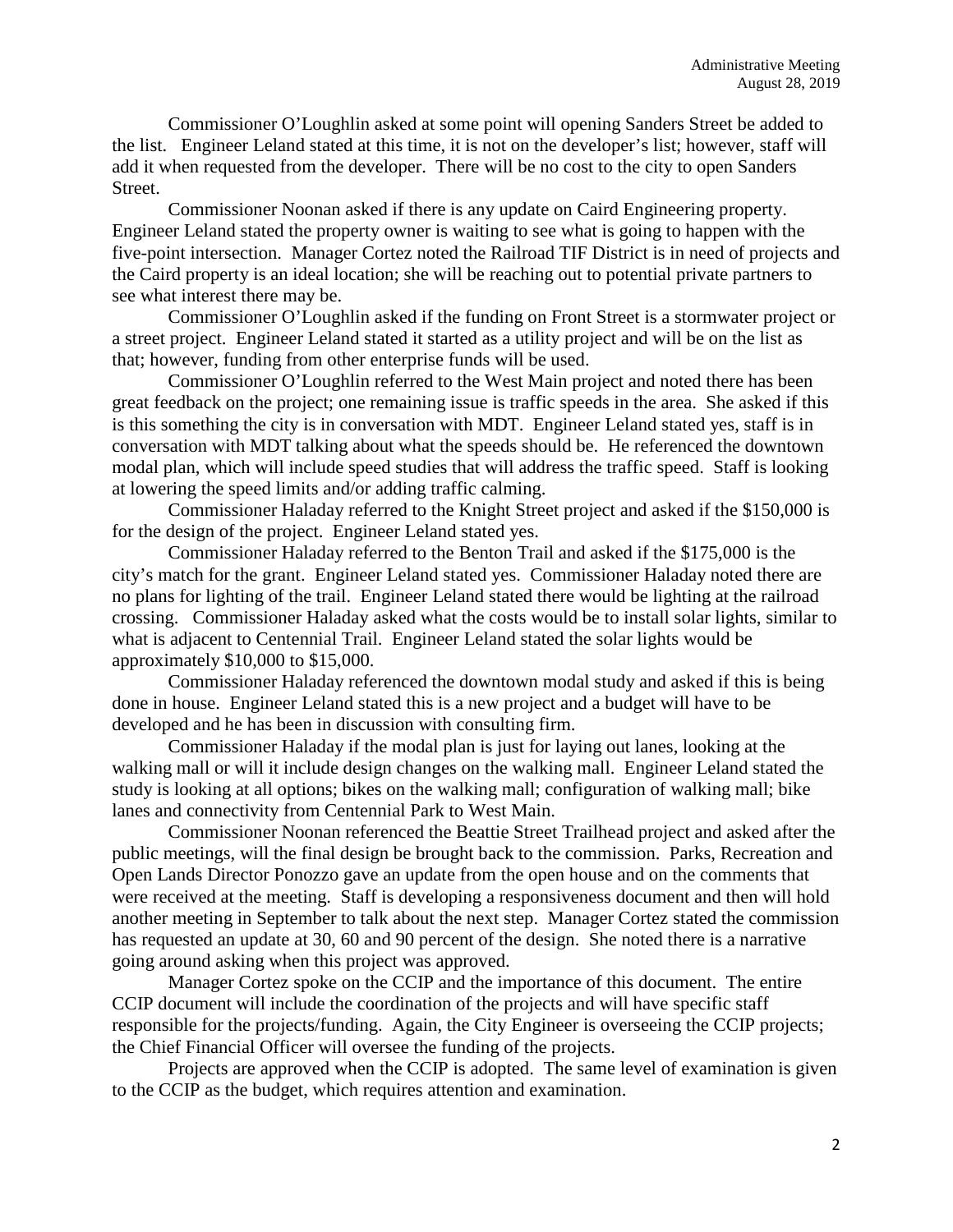Commissioner Noonan stated the commission specifically voted on the Beattie Street Trailhead project.

Commissioner Haladay stated the consultant will provide the design and cost estimate and staff can bring that information forward. Commissioner Haladay asked if the proposal is to pave or gravel the parking lot. Engineer Leland sated the parking lot is gravel and the proposal is to pave Beattie Street with curb, gutter and bulb-outs. Commissioner Haladay referenced the stormwater issues at the trailhead, if we pave that this will create additional run-off. Engineer Leland stated the project would include paving with curb, gutter, and additional stormwater mains.

Commissioner Wicks asked if the Henderson Street Bridge is on the project list. Engineer Leland stated it is not on the list and explained a new easement will need to be obtained from MRL and the location of the trail will need to be moved. The easement will be for the entire length of Centennial Trail. Commissioner Haladay asked what the timeline is to acquire the new easement. Engineer Leland stated MRL has indicated they would approve the easement in a timely manner, within a few months.

Manager Cortez stated a new structure is the creation of work groups on high priority projects/issues, i.e. quiet zone and housing, and asked if the Henderson Bridge is a priority that should be assigned a work group. Commissioner Haladay spoke of the many partners that worked on Centennial Trail and once the easement is obtained, we should continue the collaboration with the partners. Manager Cortez stated she wants to make sure to take steps that are responsible to accountability to reach the milestones.

Commissioner Haladay gave the history of CTEP funding for Centennial Trail, there was a last minute decision made to try to delay things to see if we could use the money for the bridge. At the last minutes, the easement did not work and street funding could not be used for the bridge. Commissioner Haladay stated it would not hurt to at least look at the cost of a bridge to determine what funding is needed and what funding is available.

Engineer Leland state Bike Walk Montana has informed the city that they have the funds to redo the Centennial Trail plan and the bridge over Henderson could be included in the update. Commissioner Haladay stated that information would be helpful to determine priorities.

Commissioner Noonan stated to get pedestrians across Henderson is important but a difficult and expensive project.

Commissioner Haladay asked if the Benton Trail would connect with Centennial Trail. Engineer Leland stated the trails would connect; however, the city does not have an easement from MRL for Benton Avenue railroad crossing. Director Knoepke noted MRL is willing to work with the city to get an easement completed.

Commissioner O'Loughlin asked staff to continue to update the commission on the fivepoint intersection study and Rodney Street project.

Engineer Leland stated there have been two open house meetings on Rodney Street and staff will be hiring a consultant for the design work and additional meetings will be scheduled one the design is available.

Manager Cortez asked the commission to let her know what projects they would like to have regular updates on and noted both the five-point intersection and Rodney Street will be on the next project report.

Commissioner Haladay referred to Custer Avenue and asked have we seen a street mockup of any kind. Transportation Systems Director Knoepke stated an update would be given at the October TCC meeting. He has requested the update on whether the Yellowstone Pipeline